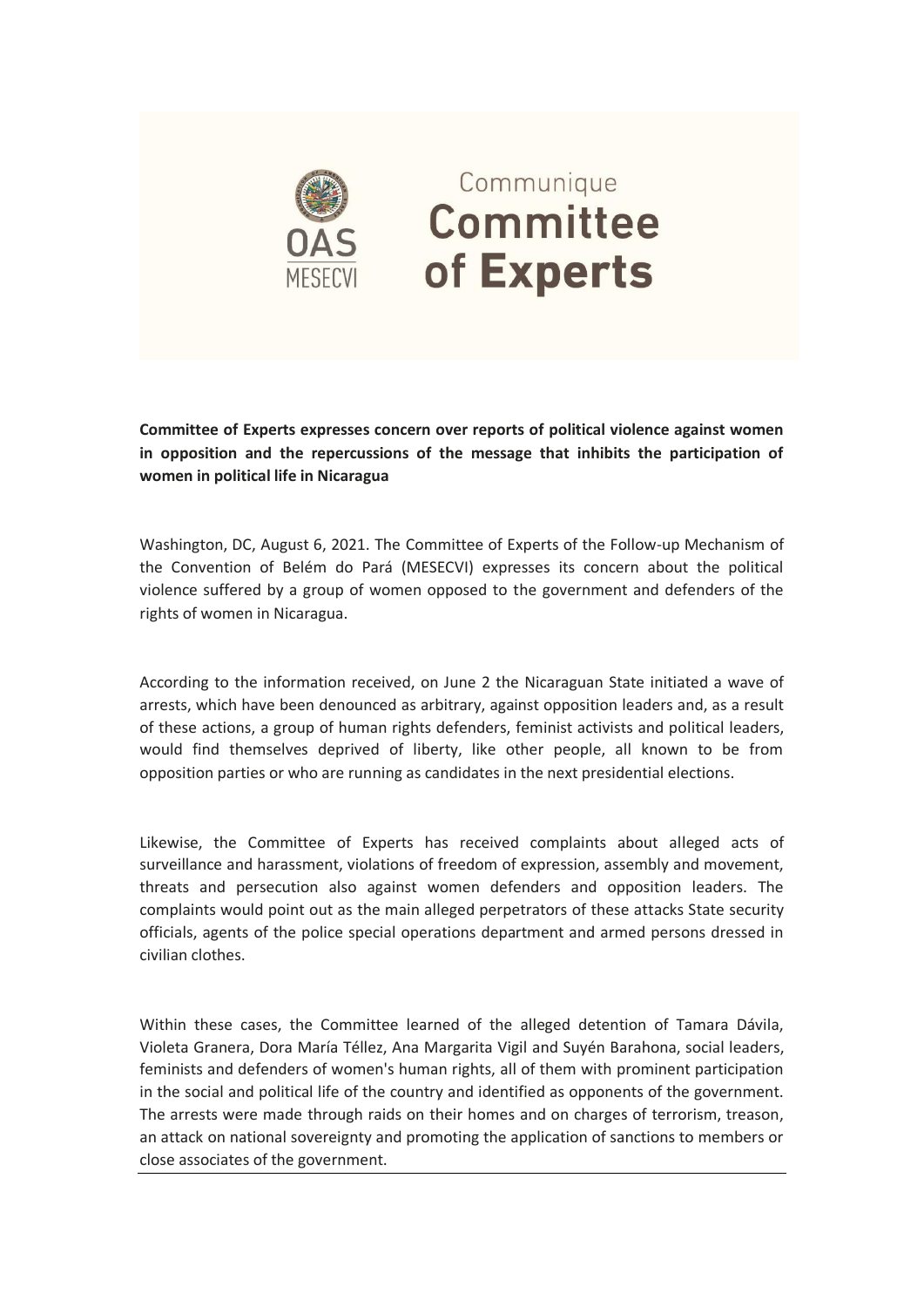The Committee has also received information according to which the right to defense, due process and access to justice are being affected in these cases. Additionally, the complaints indicate that the right of access to the lawyers of the leaders has been prevented or limited, as well as visits from family members, thereby also affecting the integrity of the detained persons.

The Committee recalls that due legal process, in accordance with the Convention of Belém do Pará, includes, among others, the duty of due diligence, guaranteeing in an expeditious manner that all the rights established in international human rights protection treaties are guaranteed and in a special way, any action that causes harm, physical, psychological or sexual suffering to women is investigated and prevented.

In this sense, Article 3 of the Inter-American Model Law to Prevent, Punish and Eradicate Violence against Women in Political Life defines violence against women in political life as "any action, conduct or omission, carried out directly or through third parties who, based on their gender, cause harm or suffering to one or more women, and whose purpose or result is to impair or nullify the recognition, enjoyment or exercise of their political rights ", and that, in accordance with Article 6 of the same instrument, one of the manifestations of such violence is that actions are carried out that "threaten, frighten or intimidate in any way one or more women and / or their families, and that have the purpose or result of nullifying their political rights, including the resignation of the position or function that they exercise or postulate ".

The Committee considers that these actions could constitute intimidation, threats, harassment, and violence against women in the political sphere, thereby contravening the right to live free from violence and discrimination and to exercise their political rights, generating alarm and distrust, and issuing a statement. inhibiting message of women's participation in Nicaraguan political life.

For all the above, the Committee:

1.Expresses its deep concern for the integrity and security of all detained persons, especially women leaders and defenders of women's human rights, as well as those of their families;

2. It demands that the State of Nicaragua respect and guarantee the rights of detained persons and the constitutional mandates, due process, the presumption of innocence, the right to defense, and the publicity of the cases;

3. Requests the immediate release of the detained persons, and the cessation of attacks on public liberties, and particularly, on the exercise of political rights in the country, especially those of women;

4. Urges the State to guarantee to women that the rights of association, freedom of expression and political participation can be exercised free from violence and harassment;

5. Requests that a transparent investigation be carried out on the facts denounced;

6.Inform this Committee about the status of the detainees.